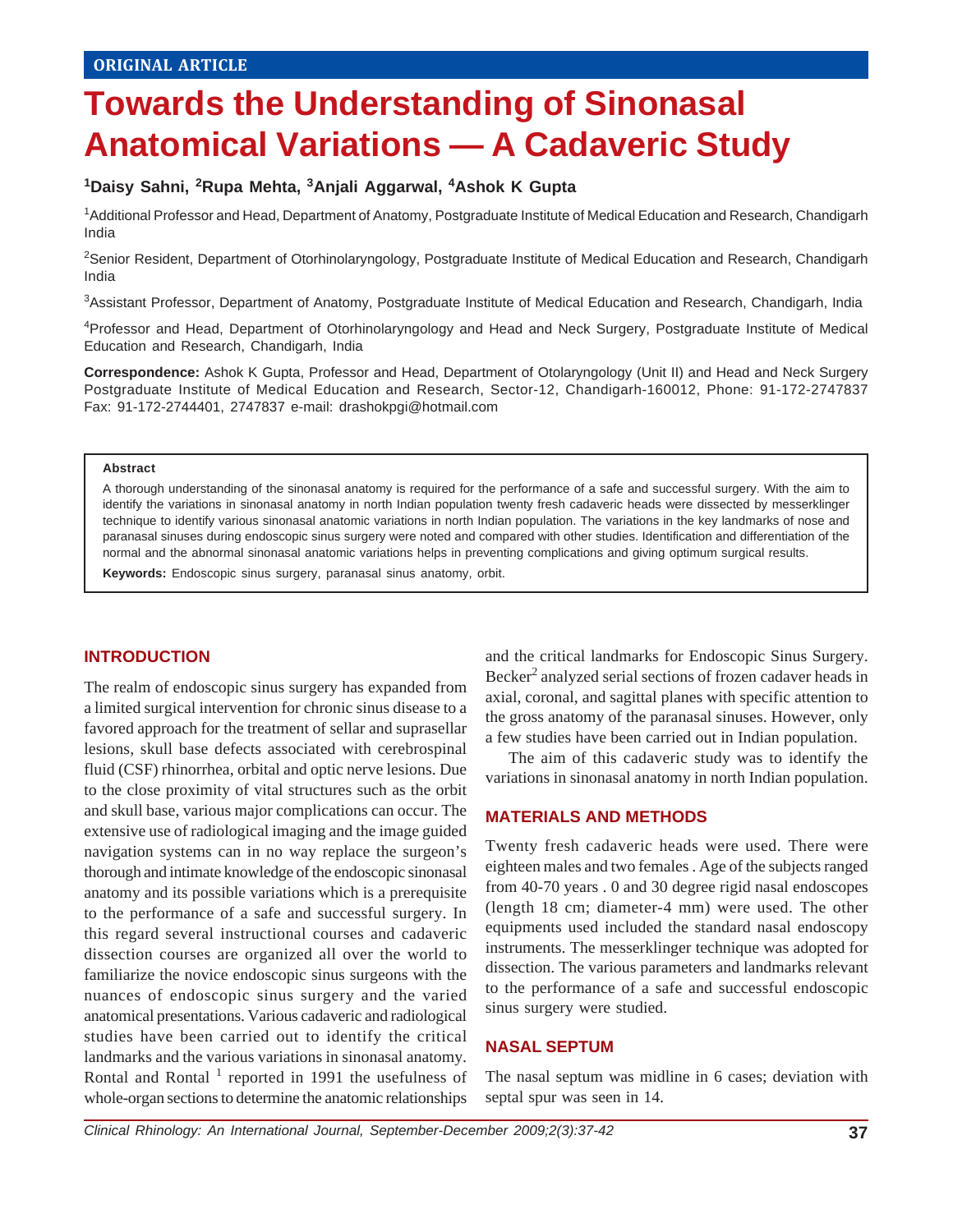## **INFERIOR TURBINATE**

Inferior turbinate hypertrophy was seen in 4 patients – unilateral in 3 and bilateral in 1 patient. Inferior turbinate pneumatisation has been reported but is very very rare<sup>3-11</sup>; it was not seen in any of our cases.

#### **MIDDLE TURBINATE**

Paradoxical middle turbinate was seen in 3 cases; concha bullosa was identified in 5 specimens; L shaped middle turbinate was seen in 2 specimens. Separate anatomic studies by Davis<sup>12</sup> and Turner<sup>13</sup> found conchae bullosa in 8% and 20% of cadaveric specimens, respectively radiographic evidence of middle turbinate pneumatization was identified in  $9.6\%$ , <sup>14</sup> 10%.<sup>15</sup>

The basal lamella of middle turbinate separates the anterior and the posterior ethmoids and is variably pushed forward or shifted backwards depending on the pneumatisation of anterior and posterior ethmoids. Basal lamella is perforated inferomedially to gain entry into posterior ethmoids (Fig. 1).

#### **SUPERIOR TURBINATE**

It was seen in all 20 specimens; sphenoid sinus ostium could be seen medial to superior turbinate in 19 specimens; it was lateral to superior turbinate in just one specimen.

## **SUPREME TURBINATE**

It was not seen in any of the specimens.

## **MAXILLARY LINE**

It is a key landmark for endoscopic dacryocystorhinostomies and corresponds to the anterior attachment of uncinate process; it was easily identifiable in all but 1 specimen. The incision for uncinectomy has to be placed just posterior to the maxillary line to ensure complete removal of uncinate process. On removing the frontal process of maxilla, nasolacrimal sac and duct were exposed; the average distance between the duct and the maxillary sinus ostium was 11.2 mm.

#### **UNCINATE PROCESS**

Flattened uncinate process was seen in 7 specimen; medially rotated uncinate process was seen in 3 specimens.

## **MAXILLARY SINUS OSTIUM**

The natural maxillary sinus ostium was situated hidden in the ethmoidal infundibulum (Fig. 2) and was exposed on removal of the posteroinferior end of uncinate process in



**Figure 1:** Endoscopic picture showing the middle turbinate, the dissected posterior ethmoids and the basal lamella in cadaver



**Figure 2:** Sagittal cut section of the specimen with the pointer in the ethmoidal infundibulum

all specimens. Accessory maxillary sinus ostium was seen in 7 cases located at the anterior and posterior fontanelles of the lateral nasal wall; unilateral in 2 and bilateral in 5; they were round in 2 and oval in 5 (Fig. 3). Anatomic studies have shown variable configuration of accessory maxillary ostia.16

#### **ETHMOIDAL BULLA**

Involvement of the frontal and maxillary sinuses is secondary to the mucosal disease in the anterior ethmoid air cells. Ethmoidal bulla is the largest and most consistent air cell of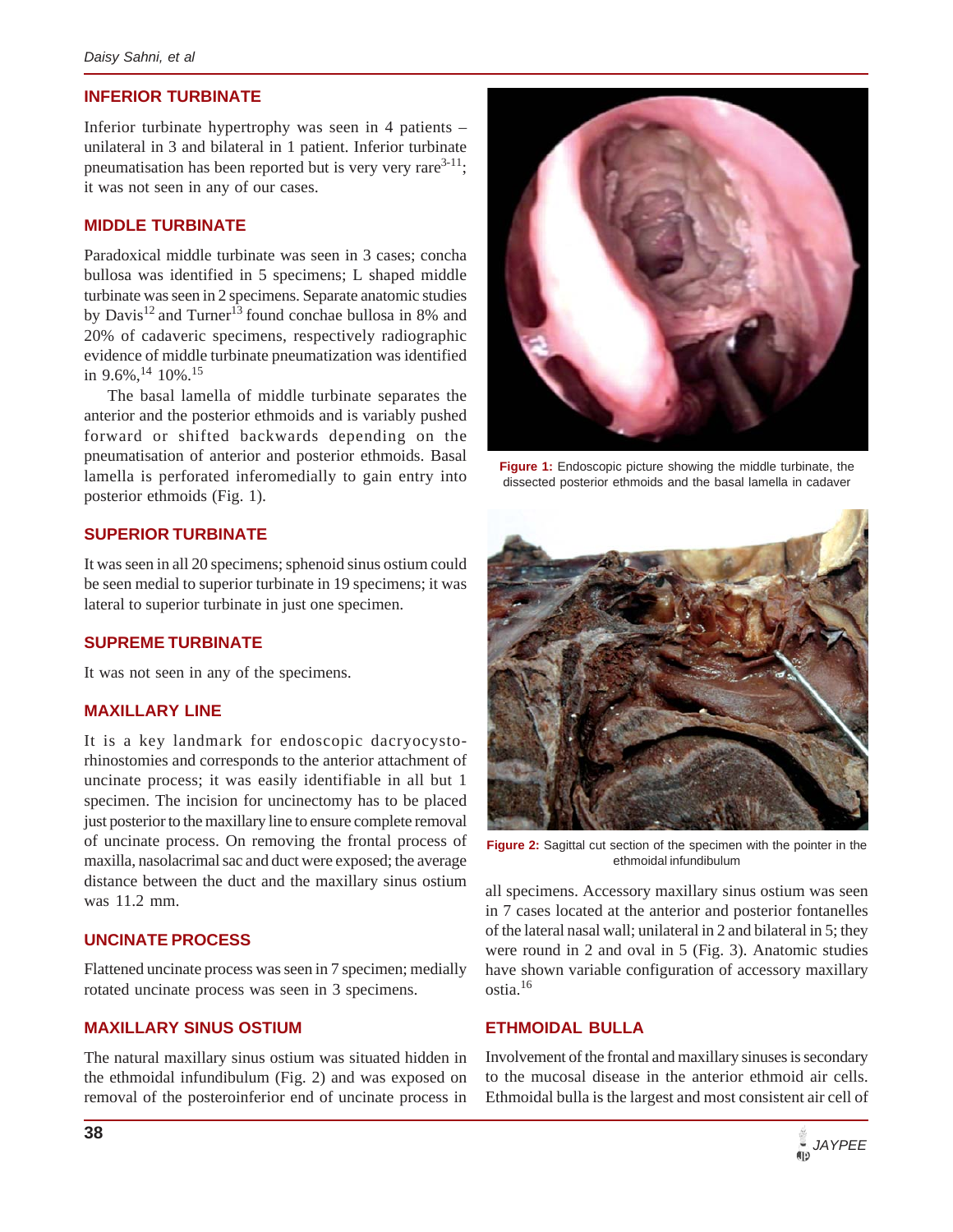

**Figure 3:** Endoscopic picture showing the natural and accessory maxillary ostia in cadaver

the anterior ethmoid cells. A well pneumatised bulla ethmoidalis was seen on 39 sides; flat bulla indicating under pneumatisation was seen in one patient on left side Meticulous removal of the bulla is required lest it may result in inadvertent frontal recess obstruction, lamina papyracea perforation, middle turbinate lateralization, or unnecessary posterior ethmoid dissection. Absence or underdevelopment of ethmoidal bulla has been reported in 8 to 40% of cases.

# **SINUS LATERALIS**

Sinus lateralis is synonymous with retrobullar and suprabullar recess. It is a space bordered by the Basal lamella posteriorly, the Ethmoidal Bulla anteriorly and inferiorly, the lamina papyracea laterally, and the fovea ethmoidalis superiorly. A well developed sinus lateralis was identifiable on 36/40 sides (Fig. 4). In the study by picerno et al<sup>17</sup>sinus lateralis has been suggested as a consistent landmark because of its presence in 98% of anterior ethmoid specimens. They have also proposed a classification system describing four configurations of sinus lateralis. Lamina papyracea dehiscence was also noted in just one specimen on right side. Agger nasi cells were noted in 12 (80%) specimens. Davis,<sup>12</sup> Mosher,<sup>18</sup> van Alyea,<sup>19</sup> and Bolger et al.<sup>20</sup> reported agger nasi cells in 40%, 60%, 89%, and 100% of the cases, respectively.

# **SPHENOID SINUS**

Sphenoid sinus was approached by medial to middle turbinate approach in all the specimens. Sphenoid sinus ostium was

identified in the sphenoethmoidal recess medial to superior turbinate. It was round in 20%; slit like in 30% and oval in 50% of specimens. A wide sphenoidotomy was done after excising the lower one – third of superior turbinate and the bulge of the optic canal, carotid canal and sella, medial and lateral carotico optic recess were identified. Any septations of the sphenoid sinus and the attachment of septae were noted.

Sellar bulge was seen in 14 cases.

The bulge of the optic canal (Fig. 5) and the carotid canal and carotico optic recess could be seen in all cases. After dissection sagittal sections of the specimen were cut to study the course of optic nerve beyond the sphenoid sinuses (Fig. 6).

In 5 cases single intrasphenoidal septum and in 15 cases multiple septae were seen. The sphenoid sinus was lateral to midline in 16/20 cases intrasphenoidal septum was seen to be attached to the carotid canal in 3 cases – one in single septum group and two in multiple septae group. In a study by birsen et al<sup>21</sup> intrasphenoidal bony septa were seen in 19 cadaveric sinuses (79.1%); the septa were inserted into the bony covering of the carotid arteries in two sinuses (8.3%) and none into the optic canal.

Dehiscence of bone over the optic canal was seen in  $2(5\%)$  specimens – both on the right side. Sareen et al<sup>22</sup> in her study did not notice any protrusion or dehiscence of optic nerve. Sirikci et  $al^{23}$  reported concomitant dehiscence of bony coverings of both ICA and optic nerve in 3.2% cases. In the study by sprinzl et  $al^{24}$  the intersphenoid septum was noted to lie lateral to the midline in 86.7% of specimens. In 4 of 30 specimens (13.3%) dehiscence in the lateral wall



**Figure 4:** Endoscopic picture showing the suprabullar recess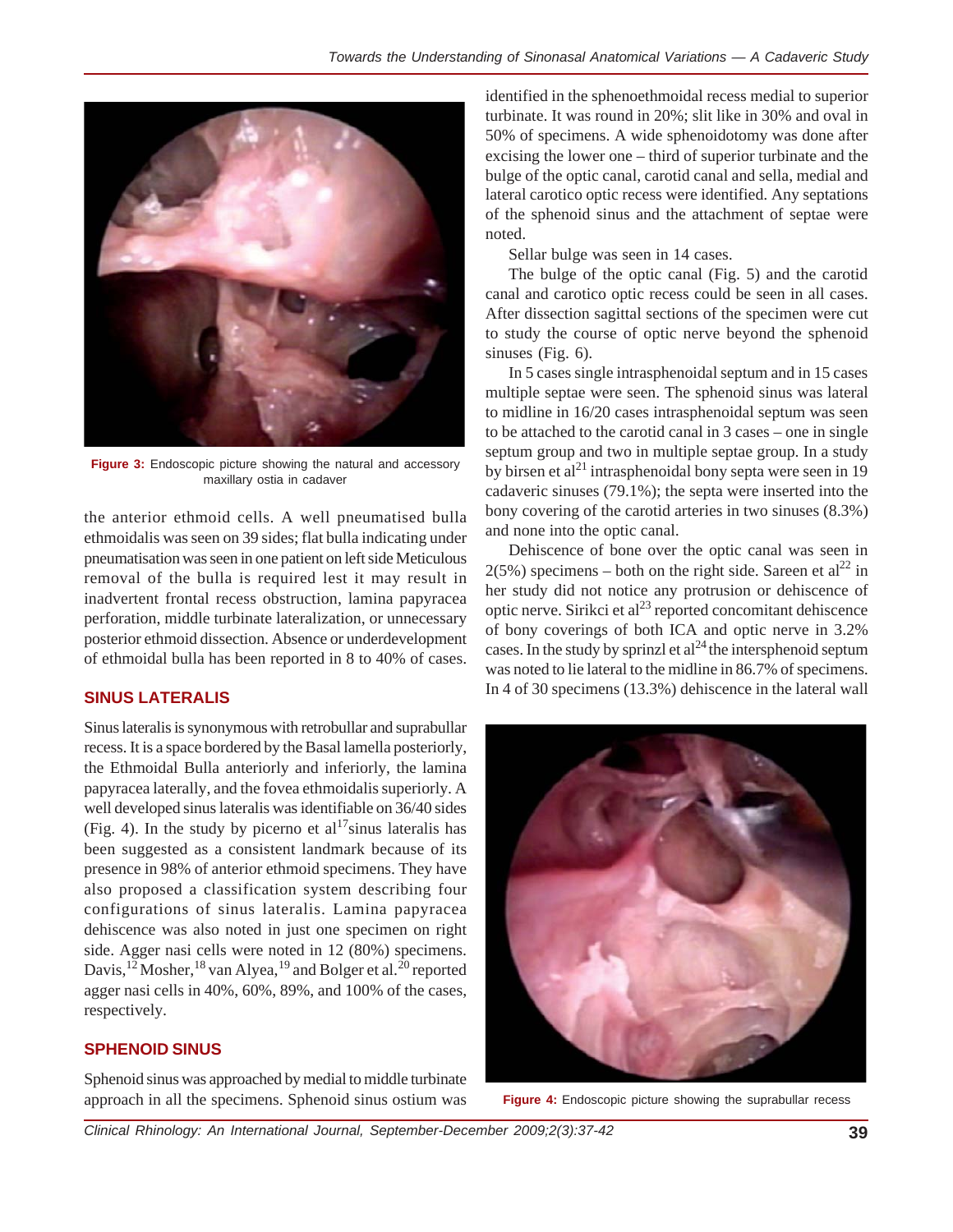

**Figure 5:** Endoscopic picture showing the optic canal bulge



**Figure 6:** Sagittal cut section of the specimen showing the course of the optic nerve in relation to the sphenoid sinus

of the sphenoid sinus was found with the internal carotid artery being covered only by mucous membrane . In our study dehiscence of the bone over internal carotid artery was seen in 1(5%) specimen on both the sides. It was similar to few other studies (sareen et al<sup>22</sup>, birsen et al<sup>21</sup> –5.3%, elwany et al<sup>25</sup> –4.8%). However, few other studies have reported a higher incidence. Sirikci et al<sup>23</sup> reported dehiscence of internal carotid in 22.8% of cases; Hewaidi et  $al^{26}$  reported 30% dehiscence in Libyan cadavers. Occasionally, the bone would be completely deficient and internal carotid artery with only mucoperiosteal covering would be seen in such cases even infection of sinus may make the protruding artery vulnerable to damage.

# **ONODI CELLS**

Onodi cells are posterior ethmoid cells superolateral to the sphenoid sinus and are intimately associated with the optic nerve. The knowledge of existence of onodi cell in a particular case is extremely important to prevent inadvertent injury to the optic nerve during endoscopic sinus surgery. Onodi cells were seen in two cases on the right side and 2 cases on the left side (10%) in our study (Fig. 6). The optic nerve was seen to lie intimately along its lateral wall which was dehiscent in two cases. Weinberger et  $al^{27}$  reported onodi cells in 14% (6/44 cadavers) they were located lateral, superior or superolateral to the sphenoid sinus.

Sareen et al<sup>22</sup> did not come across any onodi cell in their specimens.

Sanguansak et al $^{28}$  found an onodi cell in 39 of the 65 specimens (60%) Ong and  $\tan^{29}$  reported onodi cell in 52 of the 102 half heads (51%; b/l in 43.1%; u/l in 7.8%).

# **FRONTAL SINUS**

Unilateral hypoplastic frontal sinus was seen in 2 cases (5%) while in the rest frontal sinus was well pneumatised (95%) (Figs 7 and 8). Bent and Kuhn frontal cells configuration in our specimen cohort was as follows (Table 1).

# **DISCUSSION**

Knowledge and familiarity with the different anatomical variations helps in the prevention of various potential major and minor complications during endoscopic sinus surgery. The various anatomical variations may not be pathological per se but their identification preoperatively helps maintain the orientation of the surgeon in the performance of a safe and accurate surgery.

Sprinzl et  $al^{24}$  in their study using plastinated wholeorgan serial sections showed the different bone densities in the various sinus walls. The bone density in the lower part of the sphenoid sinus was found to be higher than the upper part and that the the bone density of the lateral wall of the sphenoid sinus is not completely homogenous. The anterior part of the ethmoidal roof was less dense as compared to the posterior part thus being more prone to intraoperative breach.

Septal deviations and septal spurs are very common but they should be surgically corrected only when they cause symptoms.

Middle turbinate is a very important landmark and has a great surgical importance. The various variations in shape, bend and pneumatisation are not necessarily pathological. Lateral laminectomy for concha bullosa should be performed only when it hinders adequate exposure and access during surgery or it blocks the drainage of ethmoidal infundibulum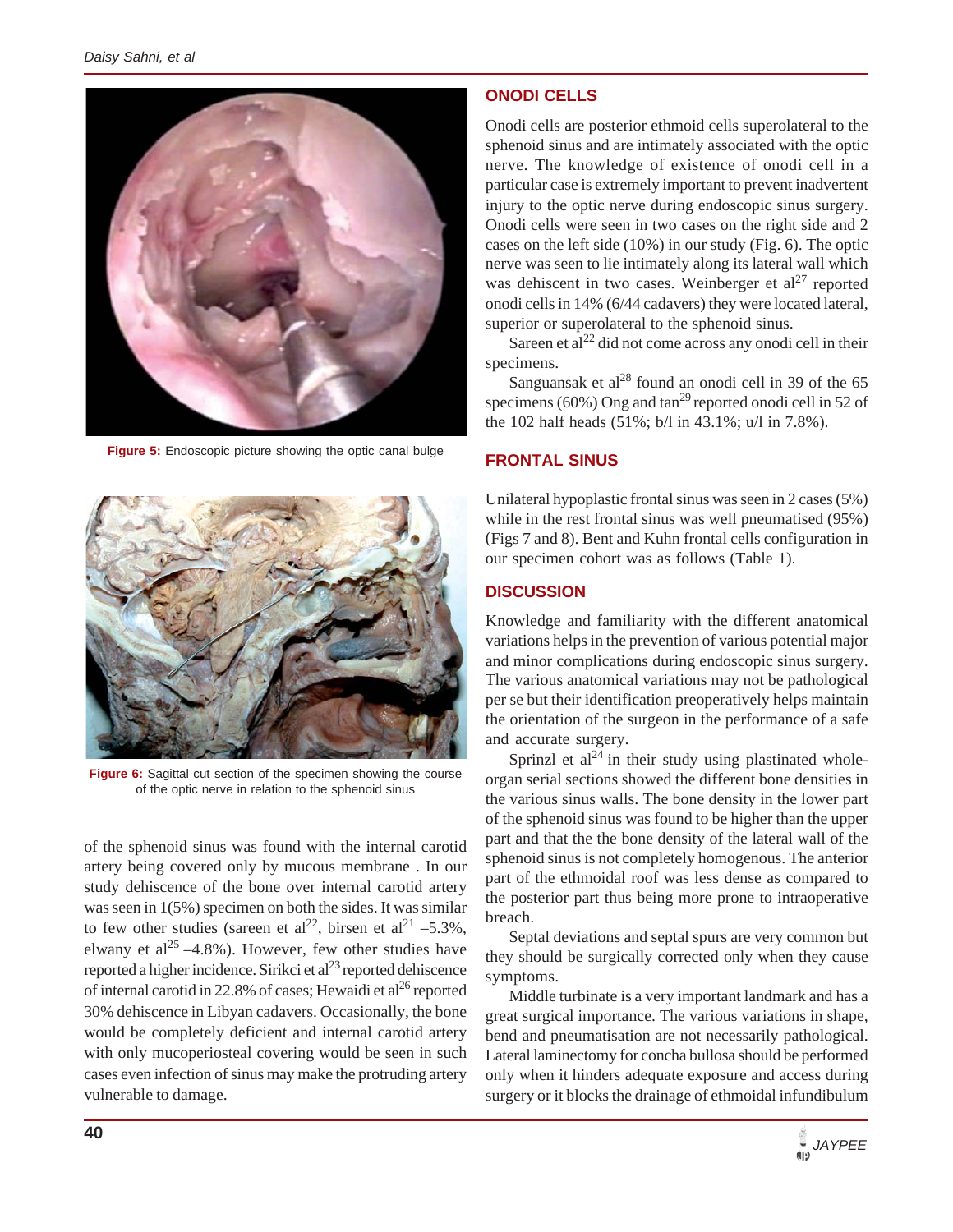

**Figure 7:** Sagittal cut section showing the pointer in the frontoethmoidal recess



**Figure 8:** Endoscopic picture showing the frontal sinus through the widened ostium

| <b>Table 1:</b> Showing the distribution of various types of frontal cells |
|----------------------------------------------------------------------------|
|----------------------------------------------------------------------------|

| Type of frontal cell<br>configuration | <b>Number</b>  | Percentage |
|---------------------------------------|----------------|------------|
| Type 1                                | 28             | 70%        |
| Type 2                                | 7              | 17.5%      |
| Type 3                                | $\overline{4}$ | 10%        |
| Type 4                                |                | 2.5%       |

medial part of middle turbinate is not excised for it is attached to skull base and rough manipulation at this region might lead to flabby middle turbinate and injury to the skull base. During endoscopic sinus surgery, one should always stay lateral to middle turbinate to avoid iatrogenic skull base injury.

Superior turbinate serves as an important landmark for sphenoid sinus ostium and sphenoethmoidal recess. The resection of posterior one-third of superior turbinate is usually done in medial to middle turbinate approach to sphenoid sinus.

Supreme turbinate is present in very few cases. The attachment of the middle and superior turbinate to the skull base may be separate or they may join before getting attached via a single bony plate to the skull base.

Resection of the uncinate process is the primary step of any endoscopic sinus surgery. Partial uncinectomy (i.e. removal of postero-inferior part of uncinate process) suffices for maxillary antrostomy in cases of isolated maxillary sinus disease. Complete removal of uncinate process is essential in cases of pan sinus involvement especially for addressing frontal recess and frontal sinus pathology. The superior attachment of uncinate process is variable – to skull base, or lamina papyracea, or to middle turbinate and it must be ascertained preoperatively by computed tomography. Inadvertent injury to lamina papyracea and orbital fat exposure may occur during uncinectomy. Various techniques of uncinectomy have been described viz. conventional, swing door, etc; it mainly depends on the preference of the surgeon.

Variation in pneumatisation of Ethmoidal bulla is very common. Overly pneumatised bulla may obstruct the drainage of ethmoidal infundibulum and frontal recess. In cases with under pneumatized bulla or torus tubaris chances of injury to lamina papyracea are very high if preoperative evaluation is not done. Intact bulla technique can be used when the bulla is not overly pneumatized so as to obstruct the sinuses. This technique reduces the chances of orbital injury as there is an intervening mucosa covered cell between the lamina and the surgeon.

## **CONCLUSION**

An indepth knowledge of the surgical anatomy coupled with acquaintance with the various anatomic variations is essential for the endoscopic sinus surgeon in his sojourn through the nose and paranasal sinuses to the orbit and the skullbase.

# **REFERENCES**

- 1. Rontal M, Rontal E. Studying whole-mounted sections of the paranasal sinuses to understand the complications of endoscopic sinus surgery. Laryngoscope 1991;101:361-66.
- 2. Becker SP. Applied anatomy of the paranasal sinuses with emphasis on endoscopic surgery. Ann Otol Rhinol Laryngol Suppl 1994;162:3-32.